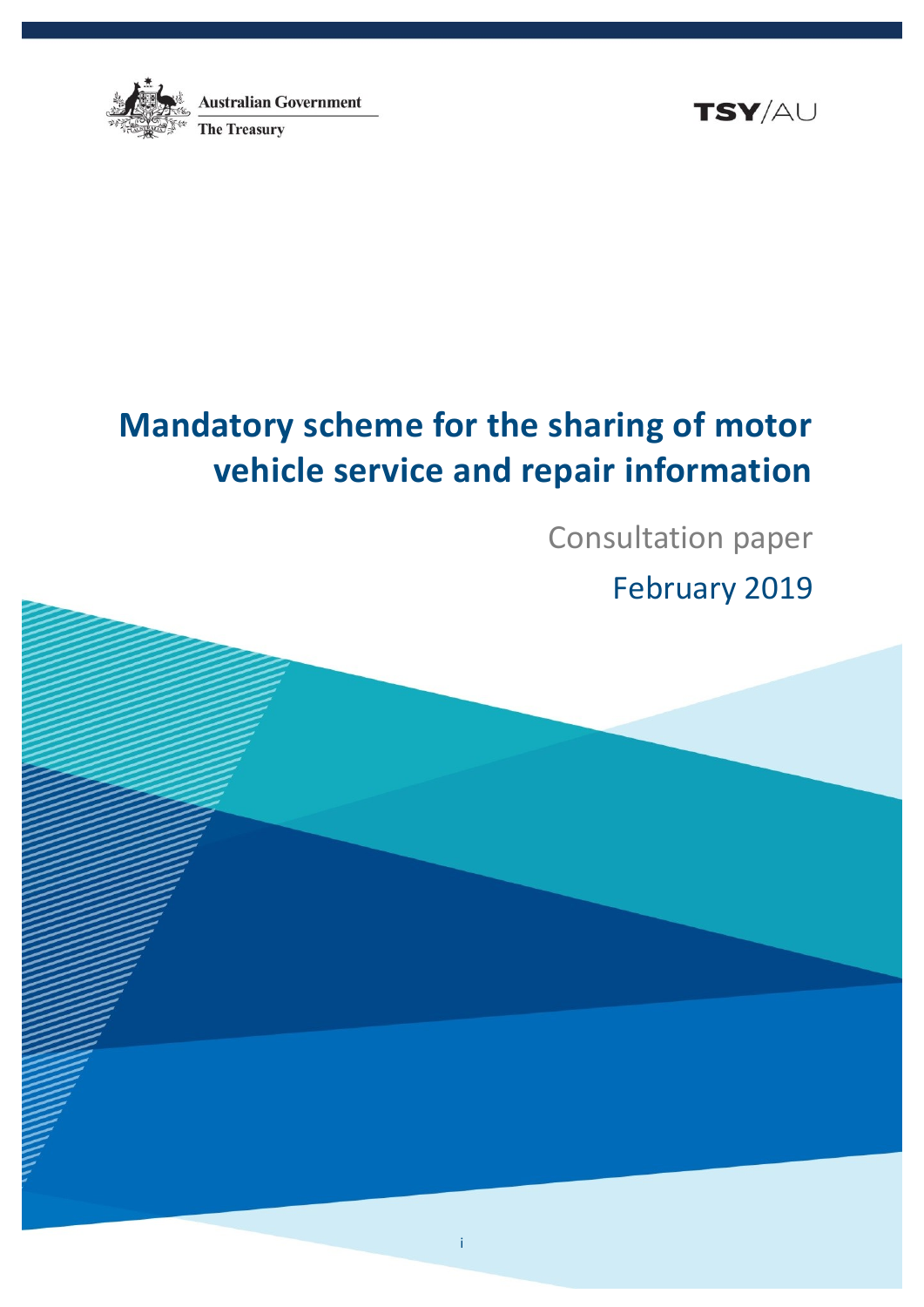#### © Commonwealth of Australia 2019

This publication is available for your use under a [Creative Commons Attribution 3.0 Australia](http://creativecommons.org/licenses/by/3.0/au/deed.en) licence, with the exception of the Commonwealth Coat of Arms, the Treasury logo, photographs, images, signatures and where otherwise stated. The full licence terms are available from [http://creativecommons.org/licenses/by/3.0/au/legalcode.](http://creativecommons.org/licenses/by/3.0/au/legalcode)



Use of Treasury material under a [Creative Commons Attribution 3.0 Australia](http://creativecommons.org/licenses/by/3.0/au/deed.en) licence requires you to attribute the work (but not in any way that suggests that the Treasury endorses you or your use of the work).

### *Treasury material used 'as supplied'.*

Provided you have not modified or transformed Treasury material in any way including, for example, by changing the Treasury text; calculating percentage changes; graphing or charting data; or deriving new statistics from published Treasury statistics — then Treasury prefers the following attribution:

*Source: The Australian Government the Treasury*.

### **Derivative material**

If you have modified or transformed Treasury material, or derived new material from those of the Treasury in any way, then Treasury prefers the following attribution:

*Based on The Australian Government the Treasury data*.

### **Use of the Coat of Arms**

The terms under which the Coat of Arms can be used are set out on the Department of the Prime Minister and Cabinet website (se[e www.pmc.gov.au/government/commonwealth-coat-arms](http://www.pmc.gov.au/government/commonwealth-coat-arm)).

#### **Other uses**

Enquiries regarding this licence and any other use of this document are welcome at:

Manager Media and Speeches Unit The Treasury Langton Crescent Parkes ACT 2600 Email: [medialiaison@treasury.gov.au](mailto:medialiaison@treasury.gov.au)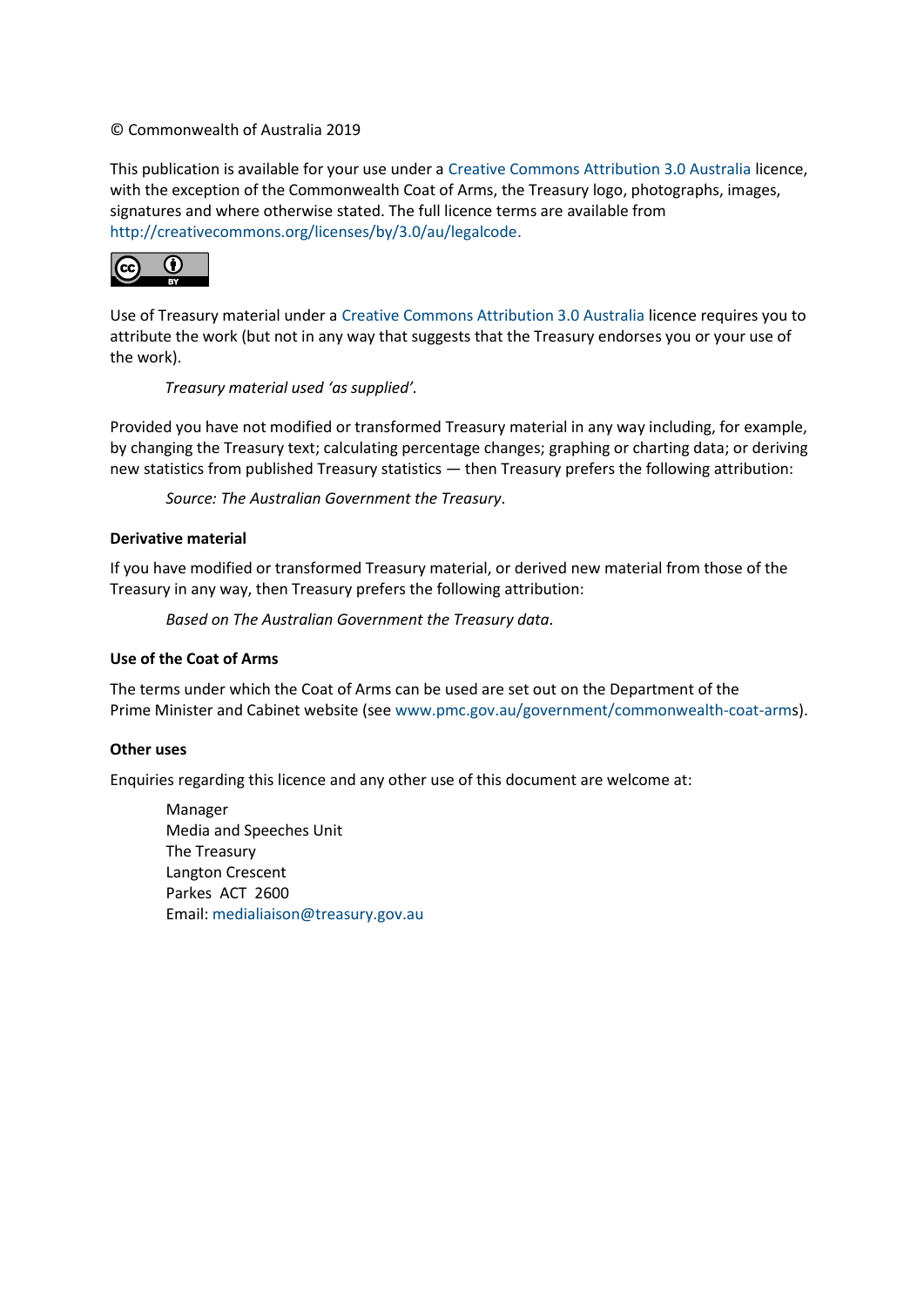# <span id="page-2-0"></span>Contents

| Mandatory scheme for the sharing of motor vehicle service and repair information 2 |
|------------------------------------------------------------------------------------|
|                                                                                    |
|                                                                                    |
|                                                                                    |
|                                                                                    |
|                                                                                    |
|                                                                                    |
|                                                                                    |
|                                                                                    |
|                                                                                    |
|                                                                                    |
|                                                                                    |
|                                                                                    |
|                                                                                    |
|                                                                                    |
|                                                                                    |
|                                                                                    |
|                                                                                    |
|                                                                                    |
|                                                                                    |
|                                                                                    |
|                                                                                    |
|                                                                                    |
|                                                                                    |
|                                                                                    |
|                                                                                    |
|                                                                                    |
|                                                                                    |
|                                                                                    |
|                                                                                    |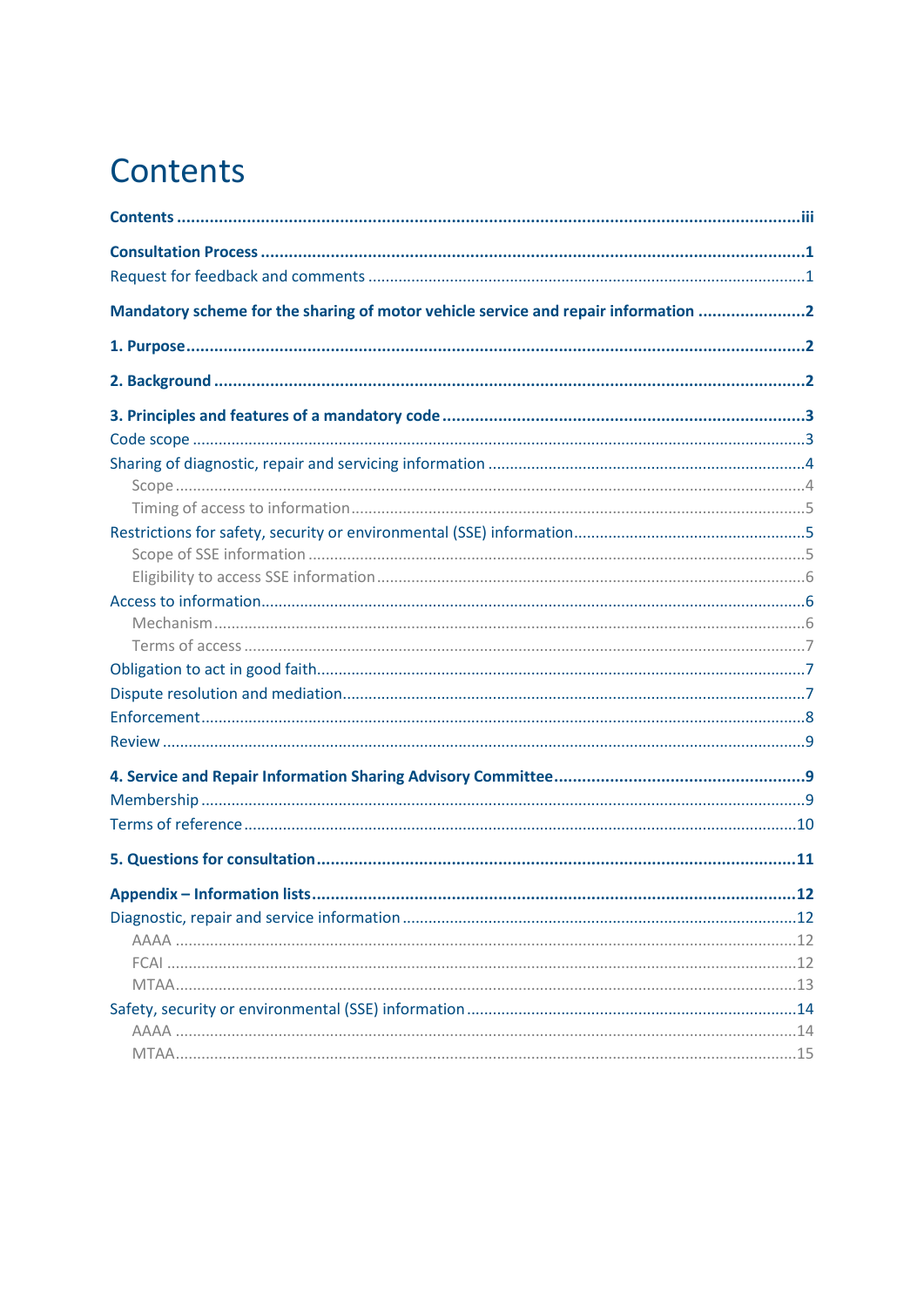# <span id="page-3-0"></span>Consultation Process

## <span id="page-3-1"></span>Request for feedback and comments

This consultation process is designed to allow interested parties to provide views on the general principles of a possible model for the sharing of motor vehicle service and repair information and the establishment of a Service and Repair Information Sharing Advisory Committee. The consultation process will run for a period of two weeks. If you would like to make a written submission, please provide it before the closing date. At this point, you are encouraged to focus on the suitability of the general principles in the paper rather than the detail of any potential provisions within them.

The earlier you provide a submission, the more time Treasury has to consider your views. Treasury is particularly interested in hearing from stakeholders that manufacture relevant motor vehicles or utilise motor vehicle information for their own business purposes. Stakeholders can access details of the consultation process via the consultations page of the Australian Treasury website – [https://treasury.gov.au/consultation.](https://treasury.gov.au/consultation)

## Closing date for submissions: 11 March 2019

| Email            | repairinfo@treasury.gov.au                                                                                                                        |
|------------------|---------------------------------------------------------------------------------------------------------------------------------------------------|
| Mail             | <b>Mandatory Motor Vehicles Scheme</b><br><b>Consumer and Corporations Policy Division</b><br>The Treasury<br>Langton Crescent<br>PARKES ACT 2600 |
| <b>Enquiries</b> | Megan Trudgian                                                                                                                                    |
| Phone            | 02 6263 3932                                                                                                                                      |

The principles outlined in this paper have not received Government approval and are not yet law. As a consequence, this paper is merely a guide as to how the principles might operate.

All information (including name and address details) contained in submissions will be made available to the public on the Treasury website, unless it is indicated that you would like all or part of your submission to remain confidential. Automatically generated confidentiality statements in emails do not suffice for this purpose. Respondents who would like part of their submissions to remain confidential should provide this information marked as such in a separate document.

A request made under the *Freedom of Information Act 1982* (Commonwealth) for a submission marked 'confidential' to be made available will be determined in accordance with that Act.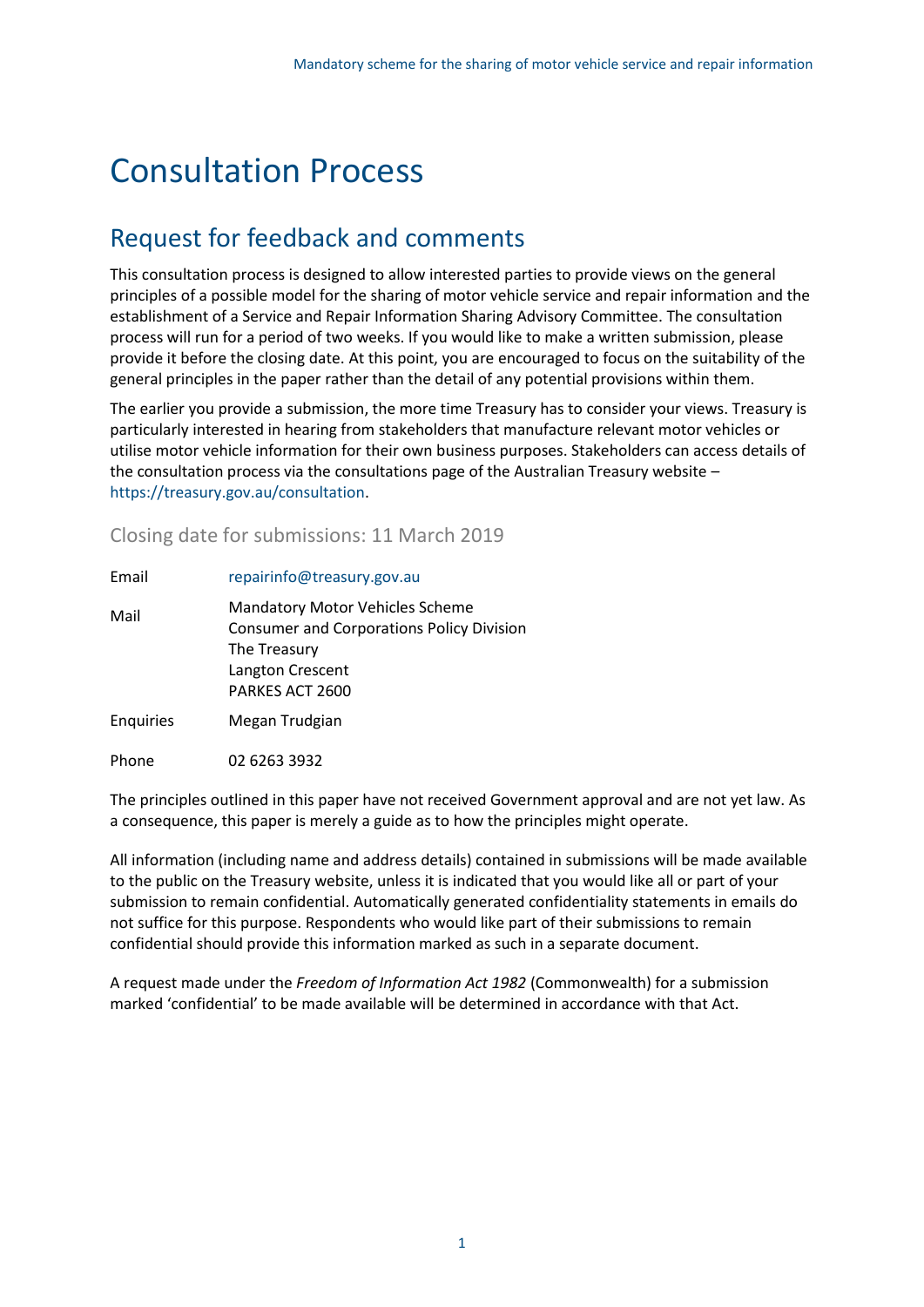# <span id="page-4-0"></span>Mandatory scheme for the sharing of motor vehicle service and repair information

# <span id="page-4-1"></span>1. Purpose

- 1.1.This paper sets out possible key elements of a mandatory scheme for the sharing of motor vehicle service and repair information and the establishment of a Service and Repair Information Sharing Advisory Committee (the Committee). It incorporates feedback the Government has received from previous consultations with stakeholders including vehicle manufacturers, repairers and consumer groups.
- 1.2.Subject to the outcome of consultation on these elements, the Government intends to implement a scheme in 2019. This implementation would include a further period of public consultation on the full detail of provisions to be included in the scheme.

# <span id="page-4-2"></span>2. Background

 $\overline{\phantom{a}}$ 

- 2.1.A genuinely competitive market for motor vehicle service and repair services relies on all repairers having fair access to the information they require to safely repair their customers' vehicles. This benefits consumers through both increased choice and price competition.
- 2.2.However, as motor vehicles become increasingly technologically advanced, the information required to safely repair a vehicle increases. Manufacturers of vehicles generally distribute the majority of this information exclusively to their dealership networks, unless they make it available to independent repairers. Safe vehicle service and repair requires sufficient information regarding the vehicle and the expertise to use that information appropriately.
- 2.3.To help address this issue, the peak industry associations representing manufacturers and independent repairers signed the *Agreement on Access to Service and Repair Information for Motor Vehicles* (Heads of Agreement) in 2014. The Heads of Agreement sets out several principles designed to ensure fair access to repair information and safe and professional repair of vehicles.
- 2.4.The Australian Competition and Consumer Commission (ACCC) published a *New Car Retailing*  Industry Market Study (market study) in December 2017.<sup>1</sup> It found that the Heads of Agreement was ineffective, creating competition barriers and affecting consumers' choice of repairer.
- 2.5.The market study recommended a mandatory scheme be introduced for car manufacturers to share technical information with independent repairers, on commercially fair and reasonable terms. The ACCC highlighted that a mandatory scheme should provide independent repairers with access to the same technical information that car manufacturers make available to their own authorised dealers and preferred repairer networks (including environment, safety and security-related information).
- 2.6.The Government has committed to supporting appropriate commercial dealing and competition in the new car retail supply chain for the benefit of both small businesses and consumers. This includes considering the design of a mandatory scheme for access to motor vehicle service and

 $^{\rm 1}$  https://www.accc.gov.au/focus-areas/market-studies/new-car-retailing-industry-market-study.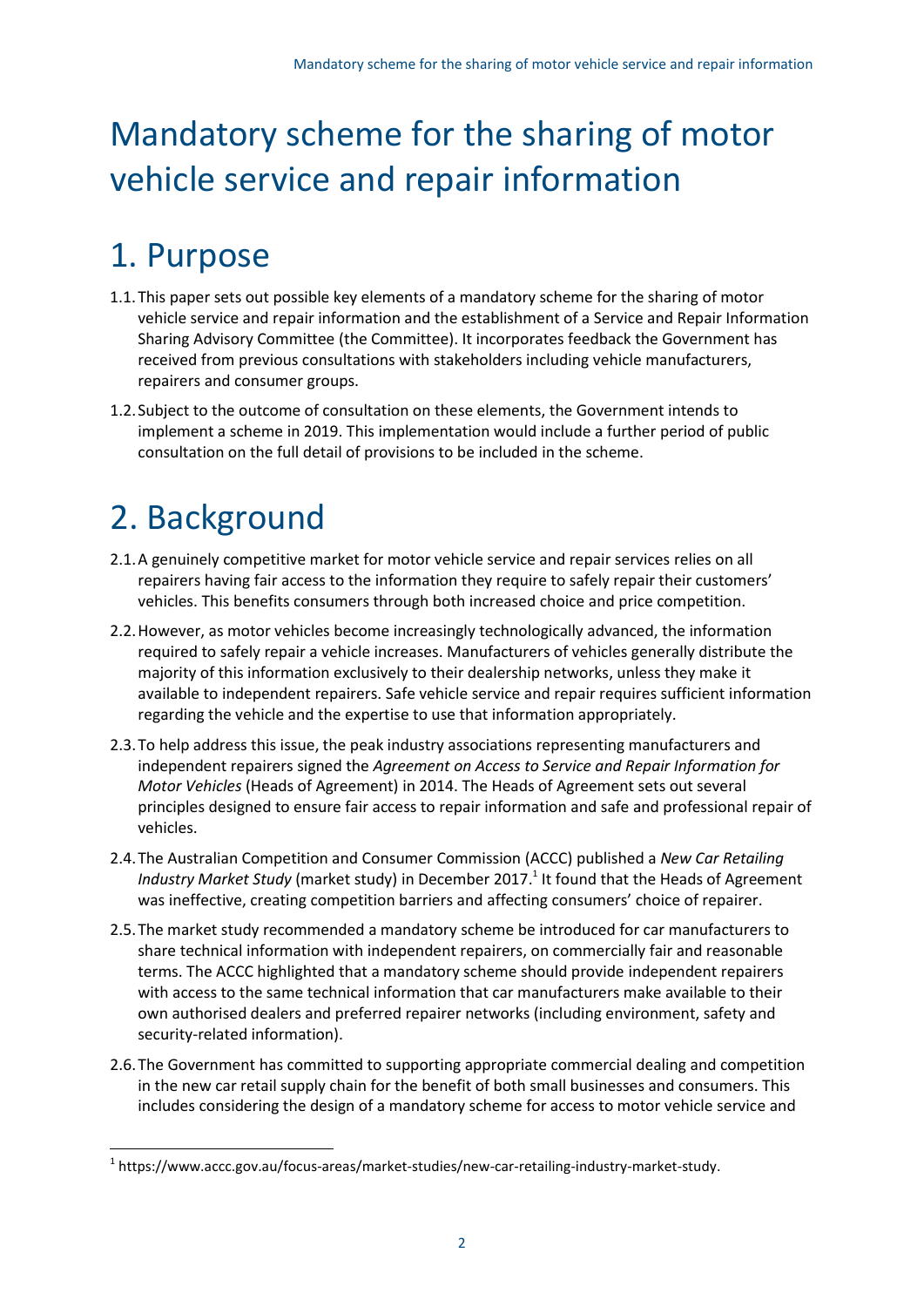repair information. This scheme would provide a level playing field in the sector and ensure consumers can have their vehicles safely repaired by the repairer of their choice. In developing this scheme, the Government will also carefully consider data access eligibility requirements, such as appropriate skills, training and equipment, to ensure that repairers are able to repair cars safely and securely using this information.

# <span id="page-5-0"></span>3. Principles and features of a mandatory code

- 3.1.The Government is considering establishing a mandatory code of conduct under the *Competition and Consumer Act 2010* (CCA) to specify minimum standards of conduct for parties sharing and accessing vehicle service and repair information. Implementing the scheme through a code provides a more flexible alternative to primary legislation as it can be more easily updated to reflect changes in industry practices and technology. Industry participants, consumers and the general public would have the opportunity to contribute to the development of the Code and any subsequent amendments to it.
- 3.2.The objectives of the Code would be to:
	- a. enable consumers to have their vehicle repaired by the repairer of their choice who can provide professional and safe service and repair services;
	- b. mandate access to service and repair information on fair and reasonable commercial terms to allow all repairers to compete on a fair playing field;
	- c. protect vehicle security, environmental and safety information and ensure the safety of consumers and the general public;
	- d. ensure fair and reasonable dealings between all parties in the motor vehicle service and repair industry including facilitating adequate dispute resolution and protecting intellectual property; and
	- e. provide a fair and transparent mechanism for industry to contribute to the development and implementation of service and repair information sharing rules and mechanisms.
- 3.3.The Code would include provisions to expressly address these objectives including standards of conduct, requirements on parties and definitions. It would incorporate industry specific clauses as well as features common to other industry codes to improve transparency and certainty, set minimum standards of conduct, and provide for dispute resolution procedures, as discussed in Treasury's *Industry Codes of Conduct Policy Framework 2017*.

## <span id="page-5-1"></span>Code scope

l

3.4.The Code would apply to new passenger and light goods vehicles, as defined in the *Vehicle Standard (Australian Design Rule - Definitions and Vehicle Categories) 2005*. 2 This definition captures passenger cars and off-road passenger vehicles (such as four wheel drive vehicles), as well as vehicles designed for transport of goods with a gross vehicle mass of up to 3.5 tonnes. It would cover most vehicles manufactured primarily for use on public roads including four wheel drive passenger vehicles, vans and utility vehicles.

 $^2$  https://www.legislation.gov.au/Details/F2016C00487; the Code would cover vehicles in categories described by clauses 4.3 or 4.5.5 only.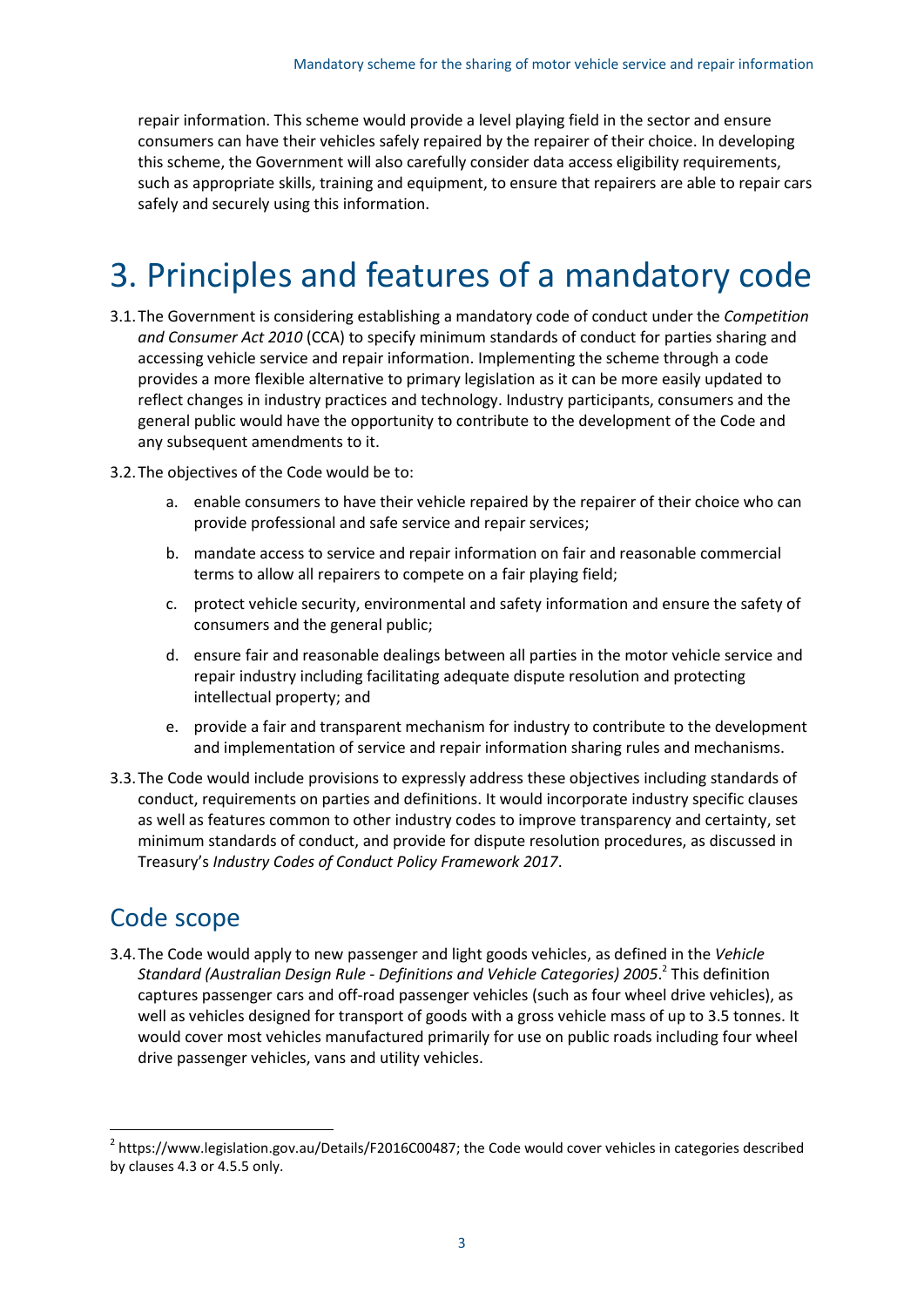- 3.5.The Government is considering whether the Code could apply only to new vehicles made available for sale after the Code has come into effect, or could apply a different criterion including vehicles sold before that date. The Government would engage closely with industry on this issue prior to implementing a Code.
- 3.6.This approach would not initially include two or three-wheeled vehicles; farm, construction or heavy vehicles; motorhomes or buses. The ACCC market study only considered passenger vehicles, four wheel drive vehicles and vans. The Government has not yet consulted with manufacturers of other types of vehicles. Further work would be required to consider their inclusion in the Code, and this would delay potential implementation of a scheme. Consideration could be given to extending the scope of vehicles included in the future.

## <span id="page-6-0"></span>Sharing of diagnostic, repair and servicing information

#### <span id="page-6-1"></span>Scope

- 3.7.The Code would require manufacturers to make the diagnostic, repair and servicing information and tools that it makes available to its dealers available for purchase by suitable purchasers, who may include businesses (e.g. repairers or data aggregators), individuals and vehicle owners.
- 3.8.The Code would provide a principled definition of the information manufacturers must make available. This would require sharing of information:
	- a. necessary or useful for the safe and efficient conduct of service and repair activities; or
	- b. reasonably available to the owner of a vehicle being serviced or repaired by the person seeking the information

and that is not:

- c. a trade secret;
- d. intellectual property of the manufacturer;
- e. commercially sensitive; or
- f. prohibited from being shared by any relevant privacy legislation.
- 3.9.Upon commencement, the core provisions of the Code would at a minimum specify that this definition of diagnostic, repair and servicing information includes:
	- a. manuals and procedures such as repair manuals/updates, wiring diagrams, technical specifications for components and lubricants and testing procedures;
	- b. on-board information and telemetry, and codes for computerised systems (where necessary and appropriate for safe repair or service of the vehicle);
	- c. access to electronic log books/data for a particular vehicle where this information is needed to repair the vehicle or there is a need to update them; and
	- d. diagnostic, service and repair tools made available to dealerships.
- 3.10. The Code would also include a more detailed list of included and excluded information which would be reviewed regularly to ensure it remains fit for purpose and takes into account changes in technology and other industry developments.
- 3.11. To ensure that the code remains fit-for-purpose, the Minister will consult with relevant stakeholders on whether the list of diagnostic, repair and servicing information should be amended to reflect any necessary changes, and consult publicly prior to making any changes to the Code.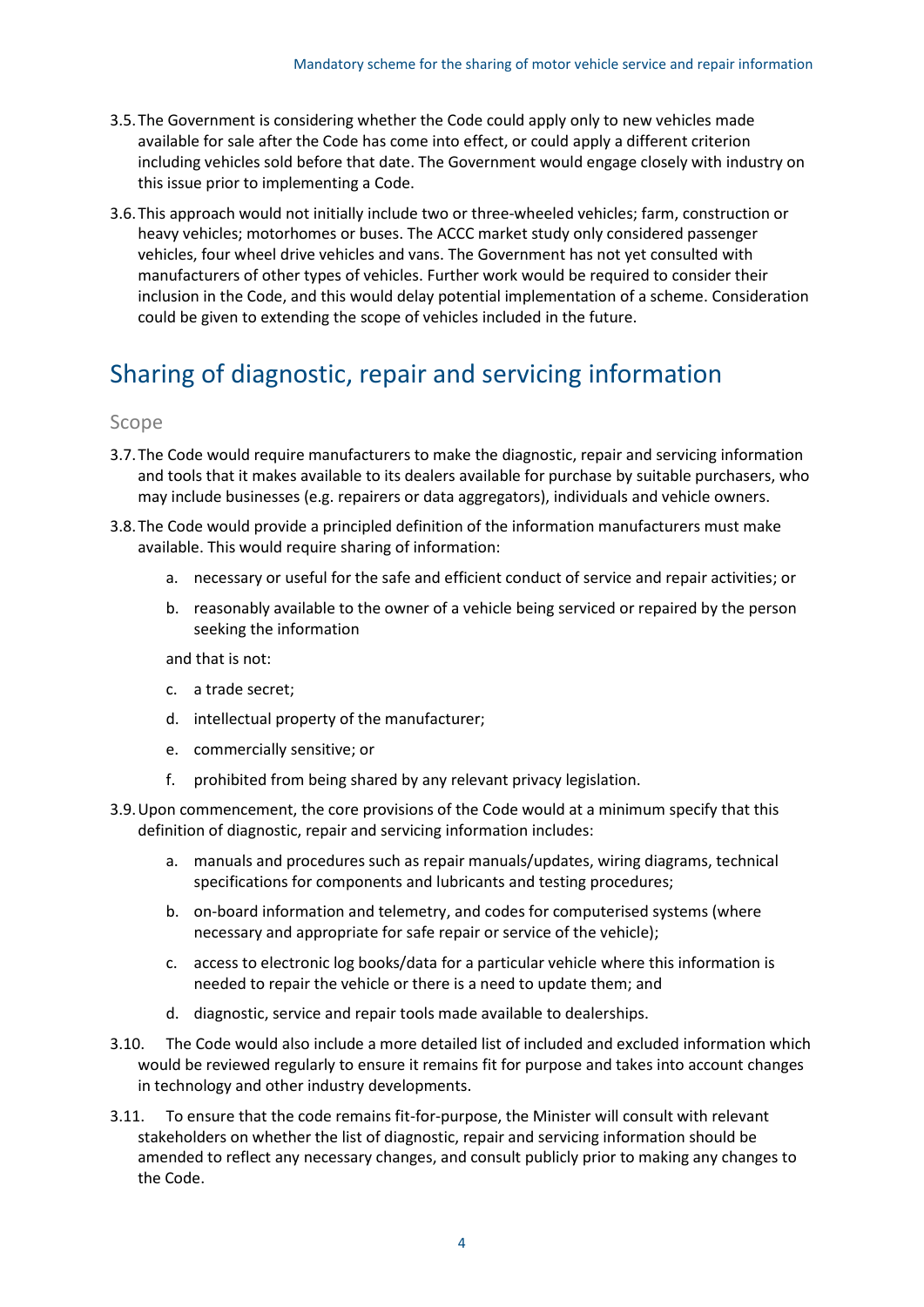3.12. The Code would require manufacturers to make the specified information and tools available for purchase on commercially fair and reasonable terms. To mitigate any public or personal safety or security risks, access to safety, security and environmental (SSE) information would be restricted as outlined below.

### <span id="page-7-0"></span>Timing of access to information

- 3.13. The Code would mandate fair and equal real time access to information for all repairers. It would adopt the principle that information should be available to all those who purchase it or are provided with it in the same form and manner, to the same extent and at the same time. This would mean that information covered by the Code and provided to dealerships would have to be concurrently made generally available.
- 3.14. Manufacturers may need to work closely with authorised repairers and dealers to resolve an emerging technical issue prior to updating formal repair information such as service manuals. Delaying access to this information while a solution is being developed allows the manufacturer to ensure the effectiveness of information provided. However, it also creates an uneven playing field as independent repairs are not able to attempt repairs during this period until service manual updates are available.
- 3.15. The Government is considering requiring access to this information in real time but would seek advice on the timing of access to information from industry. For example, where delaying broader access to certain information is necessary to protect the safety of users, repairers or the general public. Where appropriate, a manufacturer may advise that the information that they are providing is not final and is still under development, noting that further updates may be available in the future (for example, finalised guidance on a known repair issue).

# <span id="page-7-1"></span>Restrictions for safety, security or environmental (SSE) information

### <span id="page-7-2"></span>Scope of SSE information

- 3.16. The safety of repairers, users and the general public is of the utmost importance to Government. The Code would allow manufacturers to restrict access to SSE information. Restricting access to this information is essential in order to mitigate any public or personal safety or security risks and ensure repairs maintain environmental standards.
- 3.17. The Code would provide a principled definition of SSE information to which manufacturers would be able to restrict access. This would allow restriction of access to information where unrestricted access would have negative implications for the safety, security or environmental performance of a vehicle disproportionate to the usefulness of the information in the safe and responsible service or repair of the vehicle. This requirement would mean that manufacturers would not be required to provide access to SSE information to individuals or businesses lacking the appropriate skills to use it safely.
- 3.18. Upon commencement, the core provisions of the Code would, at a minimum, specify that this definition of SSE information includes:
	- a. diagnostic service and repair information necessary to reset an immobiliser system or security related electronic modules, where it was made available through a secure information sharing system/requirements agreed to by the Minister; and
	- b. information that may result in non-compliance with relevant safety or environmental regulations or legislation.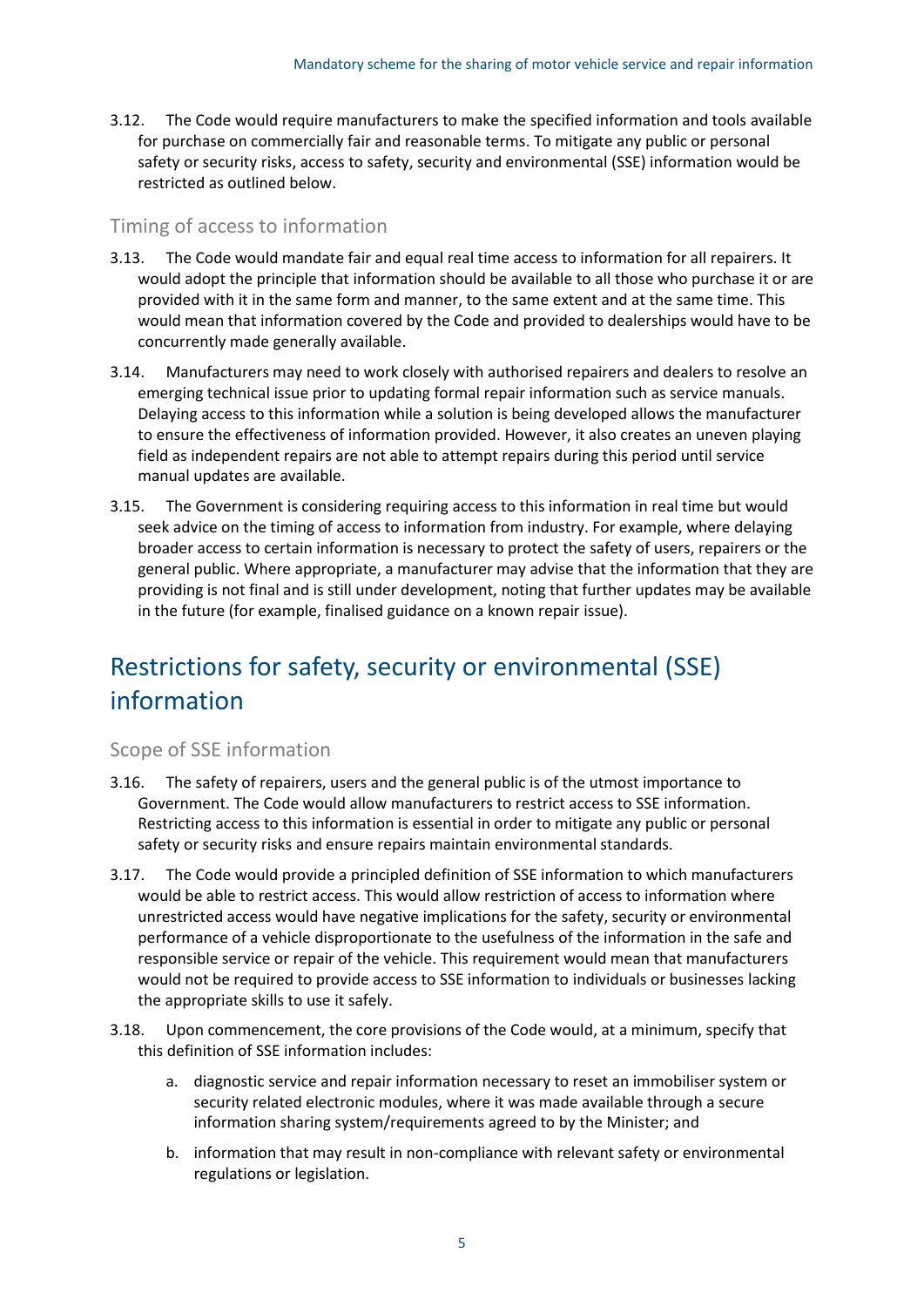- 3.19. The Code would also include a more detailed list of information covered by the definition, which would be reviewed regularly to ensure it remains fit-for-purpose and takes into account changes in technology and other industry developments.
- 3.20. Similar to changes to the list of diagnostic, repair and servicing information, the Minister will consult with stakeholders on whether the list of SSE information should be amended to reflect any necessary changes, and consult publicly prior to making any changes to the Code.

### <span id="page-8-0"></span>Eligibility to access SSE information

- 3.21. Ensuring that repairers have the appropriate skill, training and equipment in order to access restricted information is critical to ensure the safety and security of vehicles. Access to SSE information would be restricted so that only those with a genuine reason and/or appropriate skills could access it, to help ensure vehicles remain secure, are repaired safely and environmental standards are maintained.
- 3.22. The Code would require manufacturers to allow those who meet certain criteria to purchase access to SSE information. This is challenging as licensing requirements for mechanics can vary by state and the type of work performed.
- 3.23. The Code would not require manufacturers to provide information if a repairer's skill, training or equipment did not meet criteria defined in the Code. Repairers and consumers would be able to access dispute resolution or mediation if they consider SSE data is unduly withheld.
- 3.24. The Government is considering criteria for accessing this information including having a genuine reason for accessing the information and:
	- a. being a person, licensed workshop or business with an appropriate vocational tertiary or professional qualification; or
	- b. having demonstrable knowledge, experience and/or skills.
- 3.25. The Government is also considering whether different levels or skills and training are required for different types of SSE information. For example, some information may be accessible if the repairer has the appropriate tools, whereas other SSE information may require a certain level of training as it presents a high safety risk due to the technicality of repair required.
- 3.26. As with the definitions of diagnostic, repair and service information and SSE information, the Government would review this definition regularly to ensure it remains fit-for-purpose and consult with stakeholders and the public in doing so. This could also include considering whether access to certain information requires demonstrated investment in and maintenance of tools and equipment and/or training sufficient to allow vehicles to be repaired safely.

## <span id="page-8-1"></span>Access to information

### <span id="page-8-2"></span>Mechanism

- 3.27. Manufacturers would be responsible for setting up systems to allow access to information covered by the Code. These systems should ensure information is provided in the same form and manner, to the same extent and at the same time to all who purchase or are provided with it.
- 3.28. The Code would not mandate how manufacturers provide access to the information but the Government is considering mandating access principles to ensure there are no undue barriers to access. Manufacturers could elect to use existing mechanisms or develop their own systems. Alternatively industry could opt to work together on a unified access approach (such as an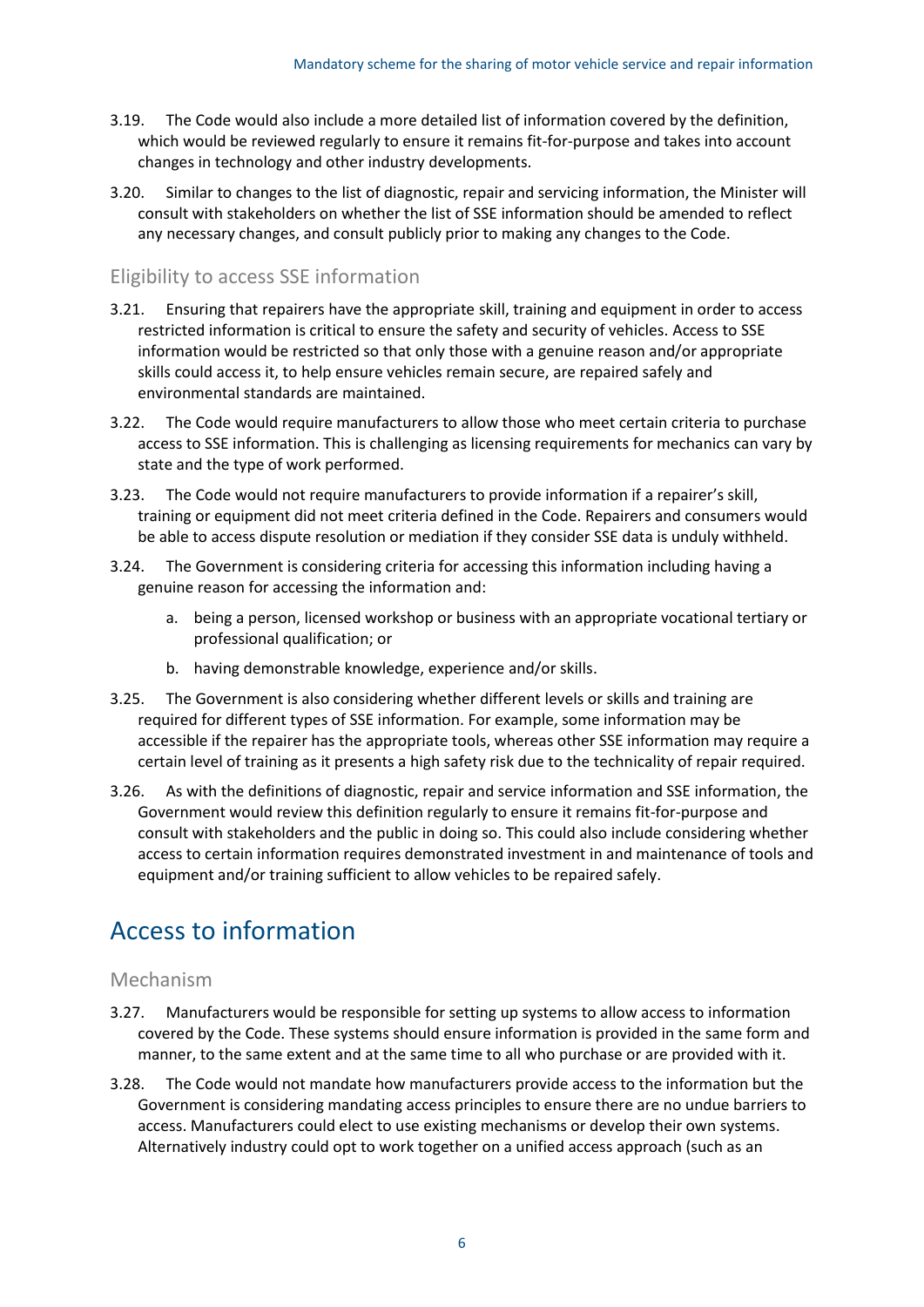information portal similar to the secure data release mechanism administered by the National Automotive Service Task Force in the United States of America).

### <span id="page-9-0"></span>Terms of access

- 3.29. The Code would ensure manufacturers are fairly compensated for the provision of information and sale of tools. It would aim to ensure that purchasing access to information or tools occurred in a consistent manner and on fair and reasonable commercial terms. The Code would not specify fees and charges but manufacturers would need to justify their costs as being fair and reasonable.
- 3.30. The Code would specify factors relevant when considering whether fees and charges are fair and reasonable, including:
	- a. the cost to manufacturers of providing the information (which may vary by distribution method);
	- b. the cost of similar information charged to manufacturer-affiliated or franchised dealerships and repairers in other countries;
	- c. the expected use by the information purchaser (number of users, frequency, duration and volume); and
	- d. the extent to which pricing may prevent or limit purchase unfairly or unreasonably.

## <span id="page-9-1"></span>Obligation to act in good faith

- 3.31. The Code would incorporate an obligation for all parties to act in good faith to behave reasonably and not arbitrarily or for some irrelevant purpose, and to have regard to the legitimate interests of other parties.
- 3.32. The Government is considering a provision similar to the obligation to act in good faith in the Franchising Code of Conduct. This requires parties and prospective parties to act in good faith in respect of an agreement or other dealing in relation to the Code. Considerations relevant to good faith include acting honestly and cooperatively for the purposes of any agreement between the parties. The obligation to act in good faith regarding the Code cannot be limited by other agreements between the parties.
- 3.33. The Government is also considering that for the purposes of the Code this would require all parties to make consumers aware of information regarding the service and repair of their vehicle, including whether a part to be used in repair or maintenance is recommended by the vehicle manufacturer.

## <span id="page-9-2"></span>Dispute resolution and mediation

- 3.34. The Government is considering a potential mechanism for independently resolving disputes relating to the potential Code. Independent dispute resolution is a critical component of any mandatory scheme as it assists those in a dispute to resolve the issues between them in a cost-effective, impartial and flexible manner.
- 3.35. The Code would specify that any party to a dispute is able to request assistance from the Mediation Advisor, who would facilitate a process for negotiating an outcome agreeable to all parties and ensure fair and reasonable dealings between the parties.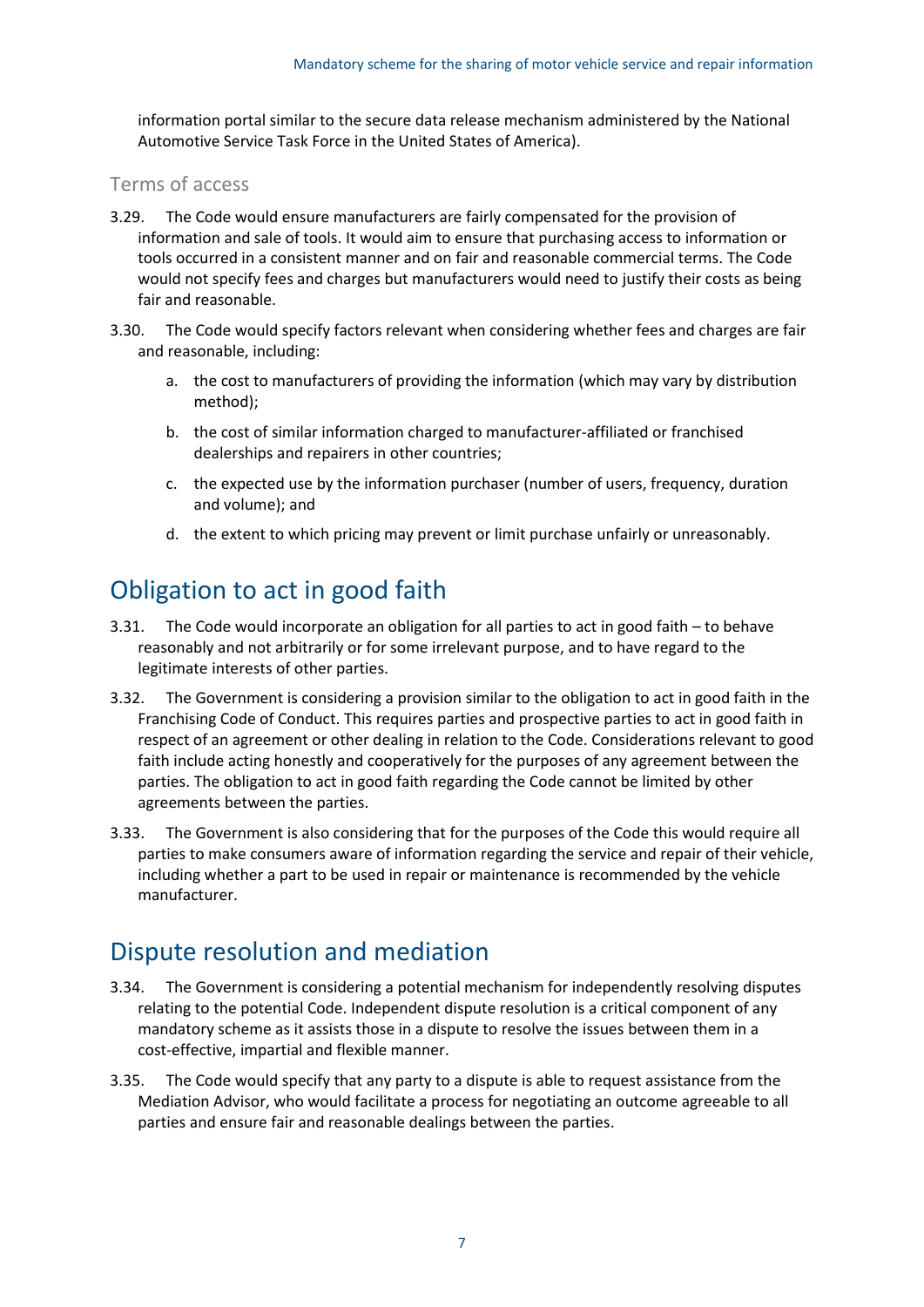- 3.36. This would be achieved by providing the Mediation Adviser with the flexibility to determine how each dispute could be resolved on a case by case basis. For example, the Government is considering allowing the Mediation Adviser to:
	- a. recommend a strategy to the parties involved as to how to resolve the dispute, depending on the particular circumstances of the case;
	- b. appoint a recognised Mediator with the appropriate skills and experience to resolve the dispute but who may also have extensive knowledge of a particular motor vehicle issue; or
	- c. appoint a technical expert to assess the factual circumstances due to the technical nature of the dispute and make a recommendation as to what the appropriate outcome should be.
- 3.37. The Code would mandate all parties attend and participate in mediation in good faith. Similar models are used in other mandatory codes, such as the Franchising Code of Conduct and the Oil Code of Conduct.
- 3.38. The Mediation Adviser would be an independent appointment, made by the relevant Minister. They would assist the parties in negotiating an outcome that is agreeable to all parties. However, they would not provide legal advice or make binding decisions.
- 3.39. The dispute resolution process and Mediation Adviser under consideration would allow for appropriate dispute resolution and handling of complaints for parties, such as repairers, experiencing difficulties when accessing technical information in a timely and accessible way. However, it would be expected that parties would first attempt to resolve any dispute amongst themselves. Only if the parties cannot reach an agreement within a specified period would either party then have the option of elevating the dispute to the Mediation Adviser. Each party to the dispute would bear its own costs and share equally in any common costs such as those of a mediator suggested by the Mediation Advisor.

## <span id="page-10-0"></span>Enforcement

- 3.40. Mandatory codes of conduct are enforceable by the ACCC or by private action under the CCA. Remedies available include injunctions to prevent or require conduct, damages, community service orders and compensatory orders.
- 3.41. The Government is considering not attaching any penalties to the Code on commencement in order to provide a reasonable period to settle arrangements and ensure all industry participants are well informed of the new requirements of the mandatory Code. However, the need to amend the Code to introduce penalties could be considered as part of a broader review of the code within a set period of time from commencement.
- 3.42. The ACCC's role in enforcing the Code would form part of its existing enforcement activities for all CCA codes. It would initially focus on education and awareness, including engagement with relevant industry stakeholders to encourage compliance with the Code and educate businesses about their rights and obligations under the Code.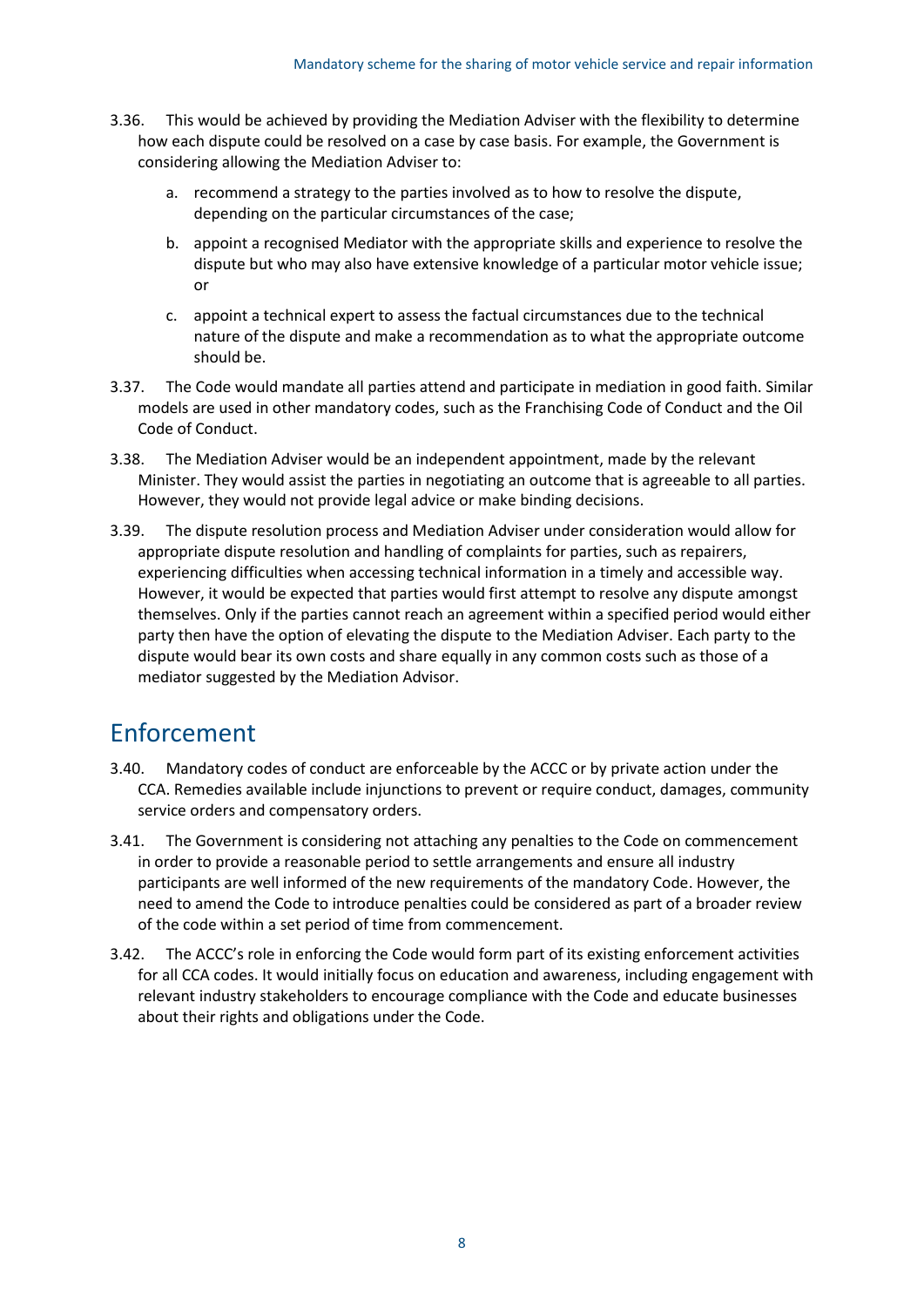## <span id="page-11-0"></span>Review

- 3.43. The Government is considering requiring that the Code be reviewed 18 months from commencement. This timeframe is considered to be sufficient to provide an assessment of the Code's effectiveness in its initial form. The review would provide an opportunity to consider and seek industry and public feedback on issues such as:
	- a. the scope of the Code (in terms of vehicles and information covered);
	- b. whether the principles guiding access to information are ensuring fair and equal access;
	- c. the extent to which the Code assists in ensuring consumer choice and competition for the provision of safe motor vehicle service and repair;
	- d. whether dispute resolution mechanisms are accessible, timely and reasonable; and
	- e. any updates necessary due to technological advancements.
- 3.44. The findings of the review would inform any Government considerations about the appropriate long term regulatory approach to motor vehicle service and repair information sharing. For example, it could demonstrate the Code was functioning effectively and resolving the issues currently being experienced under the Heads of Agreement. Alternatively, it could identify the need for penalties to be attached to the Code to ensure it is reasonably effective, or that a legislative scheme with stronger enforcement and determination powers is required.

# <span id="page-11-1"></span>4. Service and Repair Information Sharing Advisory Committee

4.1.Alongside the Code, the Government is considering establishing a Service and Repair Information Sharing Advisory Committee to provide a fair and transparent mechanism for industry to contribute to the development and implementation of service and repair information sharing rules and mechanisms. The Committee would be the primary body the Government would refer to for advice on motor vehicle repair and service information and related issues.

## <span id="page-11-2"></span>Membership

- 4.2.The Government is considering membership of the Committee would consist of a Chair (representing the responsible Minister) and representatives from at least the signatories to the current Heads of Agreement, which are the:
	- a. Australian Automobile Association (AAA) representing motoring clubs;
	- b. Australian Automotive Aftermarket Association (AAAA) representing the automotive aftermarket industry;
	- c. Australian Automotive Dealer Association (AADA) representing new car dealers;
	- d. Federal Chamber of Automotive Industries (FCAI) representing manufacturers; and
	- e. Motor Trades Association of Australia (MTAA) representing the automotive retail, service and repair sector.
- 4.3. Members of the Committee would be responsible for their own costs.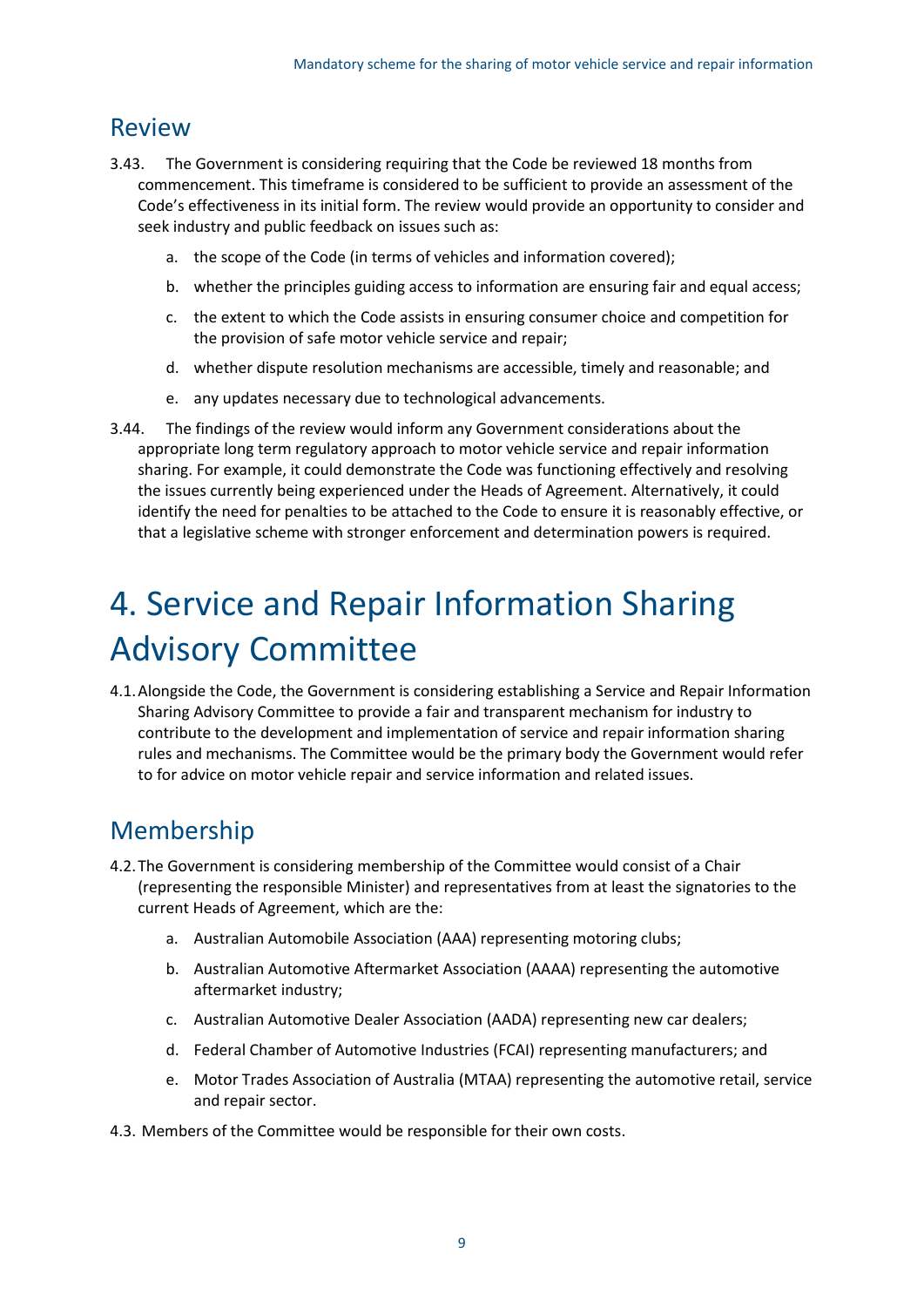## <span id="page-12-0"></span>Terms of reference

- 4.4.The Government would develop terms of reference for the Committee, including its objectives, membership and operation.
- 4.5.The Committee would meet on a regular basis to discuss developments in the automotive sector and provide advice to the responsible Minister on potential updates to the Code as needed. This would include advice on:
	- a. definitions (including information covered by the Code and SSE information);
	- b. access principles for information covered by the Code (including advice on the timing of access) and access criteria for SSE information (including advice on secure information sharing requirements);
	- c. any other relevant matters relating to the Code or its operation deemed by the Committee to be important to advise the responsible Minister about; and
	- d. responses to requests from the responsible Minister for advice relating to the Code or its operation.
- 4.6.The Government is considering having the Committee adopt a consensus approach to making recommendations to the responsible Minister. This is particularly important to ensure advice takes into account the needs of all parties including manufacturers, new car dealers, the aftermarket industry, independent repairers and consumers. For the purposes of the Committee, consensus could mean the majority of members agree, with the remainder content to give way, if necessary with a mention of any dissenting views in the advice to the Minister.
- 4.7.The Committee would be expected to consider specific requests from Committee members to provide advice to the Minister on updates to definitions or access principles within a specified timeframe, unless otherwise agreed by the Committee.
- 4.8.The Committee's terms of reference would include, as a minimum, that it would hold its first meeting within a specified period after the Code commencing and at least annually thereafter, unless agreed otherwise by the Committee and the responsible Minister.
- 4.9.While the Government would specify the terms of reference for the Committee, it is open for the Committee to perform other functions if agreed by members. For example, it could provide advice on and assist to design and implement mechanisms for providing access to information such as the secure data release mechanism administered by the National Automotive Service Task Force in the United States of America.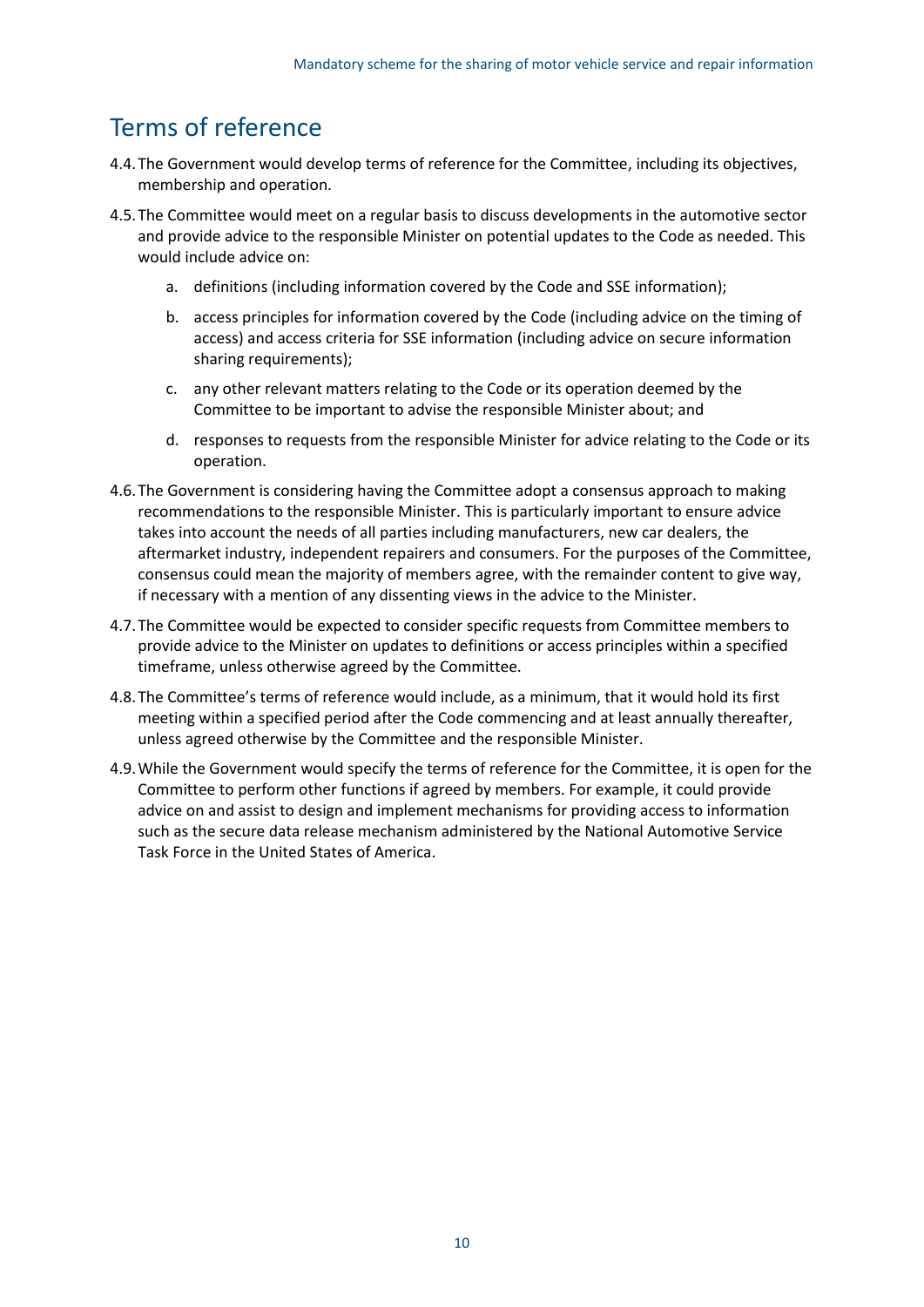# <span id="page-13-0"></span>5. Questions for consultation

- 5.1.Treasury is interested in stakeholders' views on whether the possible elements of a mandatory code of conduct and a Service and Repair Information Sharing Advisory Committee set out in this paper:
	- a. are appropriate as a starting point for developing and consulting on detailed provisions;
	- b. would provide significant improvement on the current voluntary scheme; and
	- c. are a suitable alternative to a legislated scheme, which would enable the creation of an industry-funded body to advise on the scheme but would be slower to implement and update.
- 5.2.Treasury is also interested in feedback on the following possible elements of the Code in particular:
	- a. whether vehicles made available for sale in Australia prior to the Code taking effect should be covered by the scheme, and if so, how;
	- b. the principled definitions of:
		- i. information manufacturers must make available under the scheme; and
		- ii. SSE information;
	- c. what information should be included in more detailed lists of information included in these definitions (the Appendix below provides alternative starting points previously suggested by stakeholders);
	- d. the principles guiding access to SSE information;
	- e. factors to be considered relevant to fair and reasonable prices for information; and
	- f. the suitability of the dispute resolution and mediation process.
- 5.3.Treasury would also welcome feedback on the Committee, particularly on the suitability of the suggested membership and terms of reference.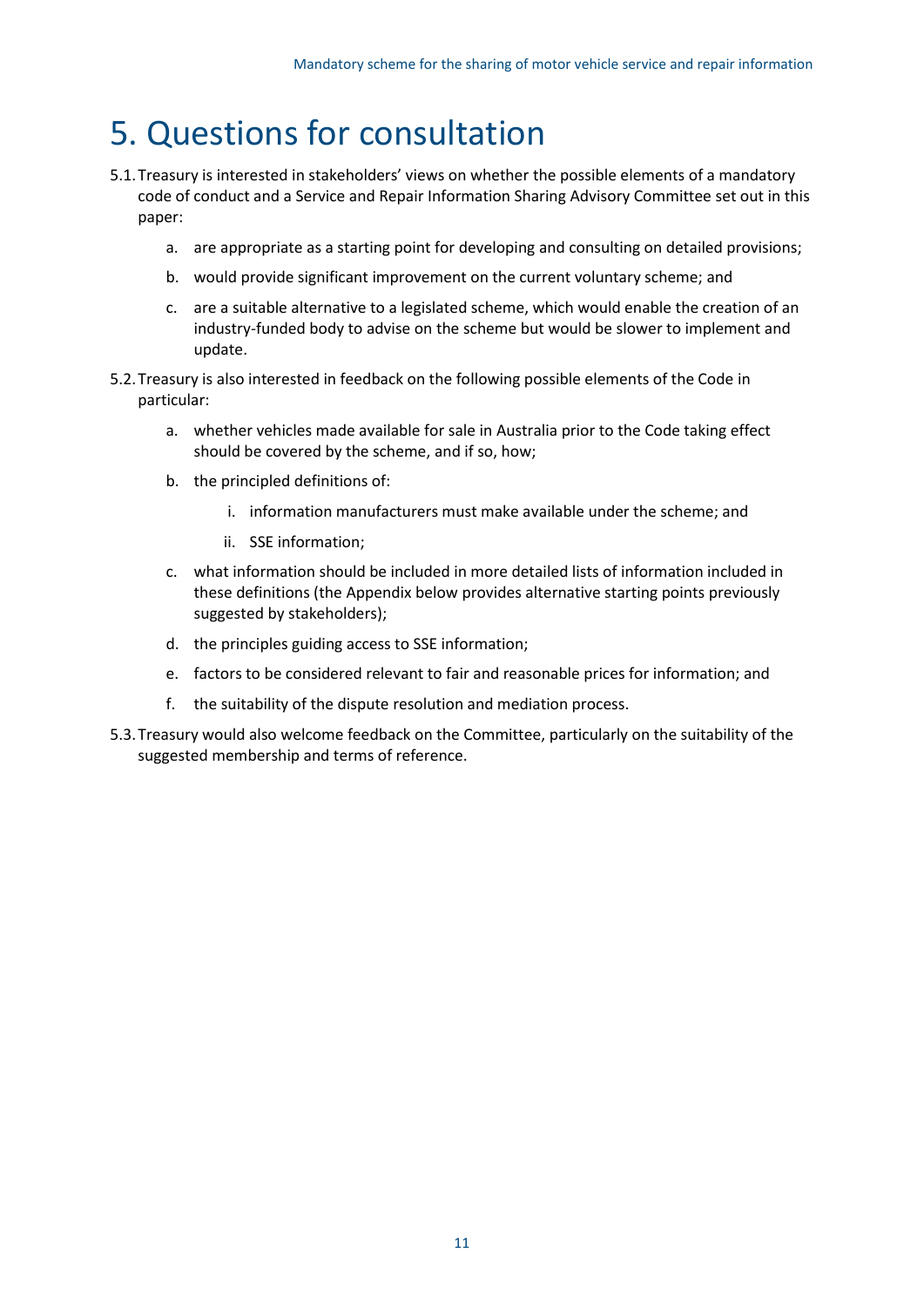# <span id="page-14-0"></span>Appendix – Information lists

This appendix provides definitions or lists of information considered to be service and repair information and SSE information in the FCAI's *Voluntary Code of Practice for Access to Service and Repair Information for Motor Vehicles* and the draft codes prepared by the AAAA and MTAA. Note that each of these does not necessarily provide definitions of the same terms or in the same format.

## <span id="page-14-1"></span>Diagnostic, repair and service information

### <span id="page-14-2"></span>AAAA

### 8 (1)

diagnostic, service and repair information means service, maintenance and repair information which is in the possession of an [Original Equipment Manufacturer (OEM)] and which has, for a period of at least six months, been made available to Authorised Dealers by an OEM. This includes:

- a) workshop repair manuals;
- b) body repair manuals;
- c) wiring diagrams;
- d) dimensions and tolerances for mechanical parts;
- e) initialisation and reset codes for computerised systems;
- f) specifications for oils and lubricants;
- g) diagrams of wiring looms;
- h) voltages for electronic components; and
- i) technical service bulletins;

but does not include a trade secret.

### <span id="page-14-3"></span>FCAI

2.1 h) Repair Information: means service, maintenance and repair information which is in the possession of an OEM and which has, for a period of at least six months, been made available to Authorised Dealers by an OEM. Service and Repair Information comprise workshop repair manuals, body repair manuals and wiring diagrams but does not include the following information:

- i. Information exchanged between the OEM and an Authorised Dealer or any other party for the purpose of resolving a technical issue (whether in general or related to a specific vehicle) for which there is no update of a service manual as yet published; information relating to warranties, service history, campaigns or other recalls;
- ii. Information generated by the Motor Vehicle or by or on behalf of an OEM on particular use of the vehicle by the driver/s;
- iii. OEM's direct information hotlines made available for Authorised Dealers;
- iv. Information that an OEM is prohibited from disclosing under any law including privacy laws or under the terms of any agreement;
- v. Repair history for a particular Motor Vehicle;
- vi. Any information that is not generally available to Authorised Dealers;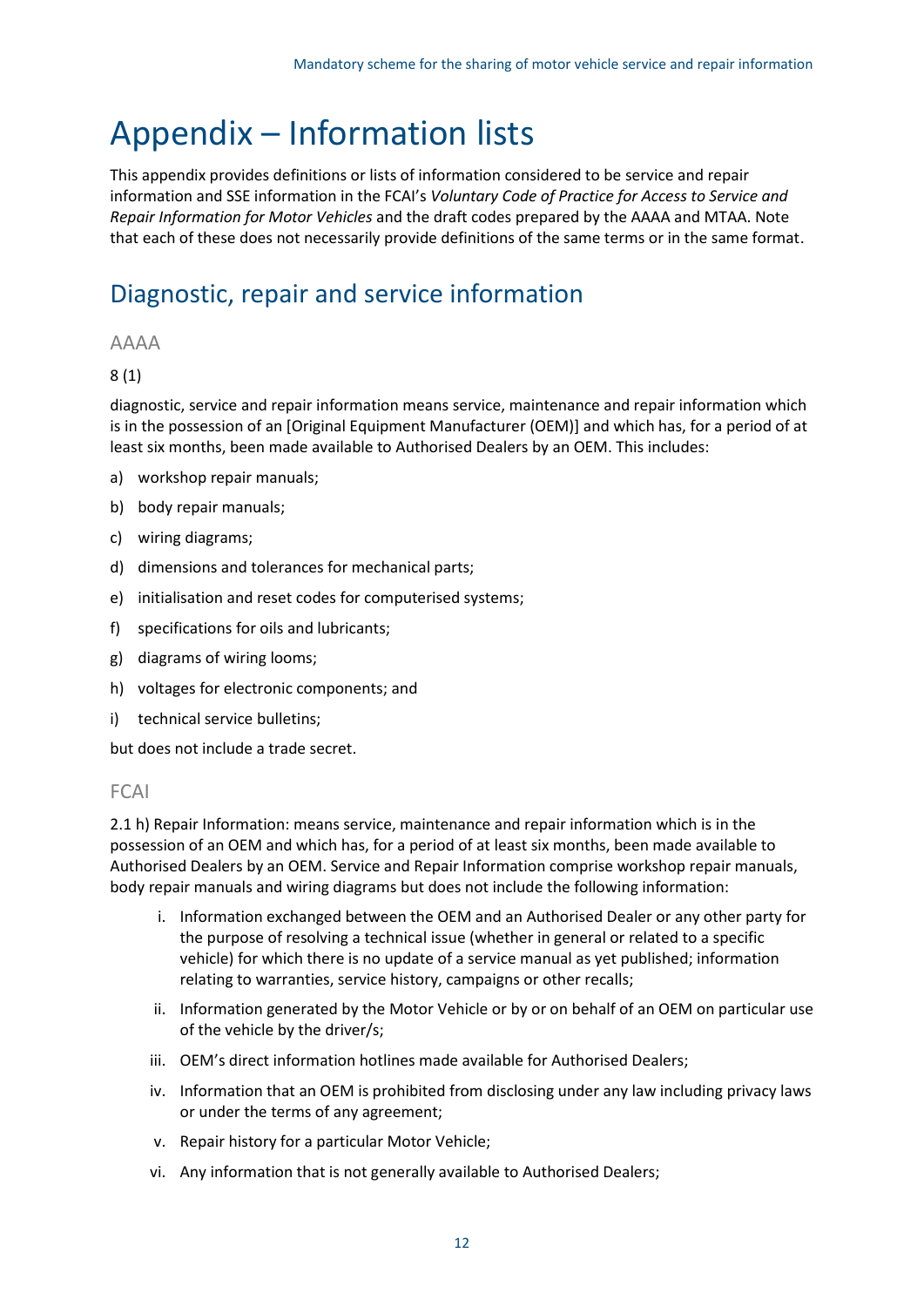- vii. Any source code for software or full copies of any software programs;
- viii. Matters relating to franchise arrangements, including without limitation any confidential information;
- ix. Information relating to a specific repair on a specific Motor Vehicle;
- x. Diagnostic service and repair information necessary to reset an immobiliser system or security related electronic modules;
- xi. Any information (including vehicle computer updates) that may result in non-compliance with any relevant safety, emission or any other legislation affecting Motor Vehicles or OEM compliance with applicable Federal, state or territory laws;
- xii. Diagnostic Tools and information pertaining to those tools and related software updates;
- xiii. Parts catalogues published by an OEM;
- xiv. Any commercially sensitive information of an OEM;
- xv. Intellectual Property of an OEM (other than information that is produced specifically for repair and maintenance purposes) or any information that might disclose intellectual property, trade secrets or confidential information of an OEM; and
- xvi. does not have to include all information (whether repair and maintenance related or not) that is provided from time to time by an OEM to an Authorised Dealer.

#### <span id="page-15-0"></span>MTAA

7. Service and Repair information means:

- a) all information required for diagnosis, servicing, inspection, periodic monitoring, repair, re-programming or re-initialising of the vehicle; and which the manufacturers provides access to for their franchised / authorised dealers and repairers; including all subsequent amendments and supplements to such information.
- b) The information referred to in (a) must include, but is not necessarily be restricted to:
	- i. verifiable vehicle identification;
	- ii. service, technical and owner's manuals including recommended manufacturers service schedules;
	- iii. access to electronic log books / data in order to update them;
	- iv. manufacturer technical service bulletins, and service campaigns relating to an identified risk or hazard impacting the performance of the motor vehicle or component that falls outside a recall or warranty defect, warranty repairs or manufacturer obligations to consumer guarantees and statutory warranties;
	- v. collision repair procedures, measurements, and necessary details to affect a body repair to Original Equipment Manufacturer Specifications;
	- vi. security related information (subject to separate access procedures outlined in this Code through the Vehicle Security Professional Program) including immobiliser / pin / key / security module codes;
	- vii. component and diagnosis information (such as minimum and maximum theoretical values for measurements);
	- viii. wiring diagrams, layouts and pin data values;
	- ix. diagnostic fault / trouble / security (where applicable and appropriate) codes and testing procedures (including manufacturer specific codes);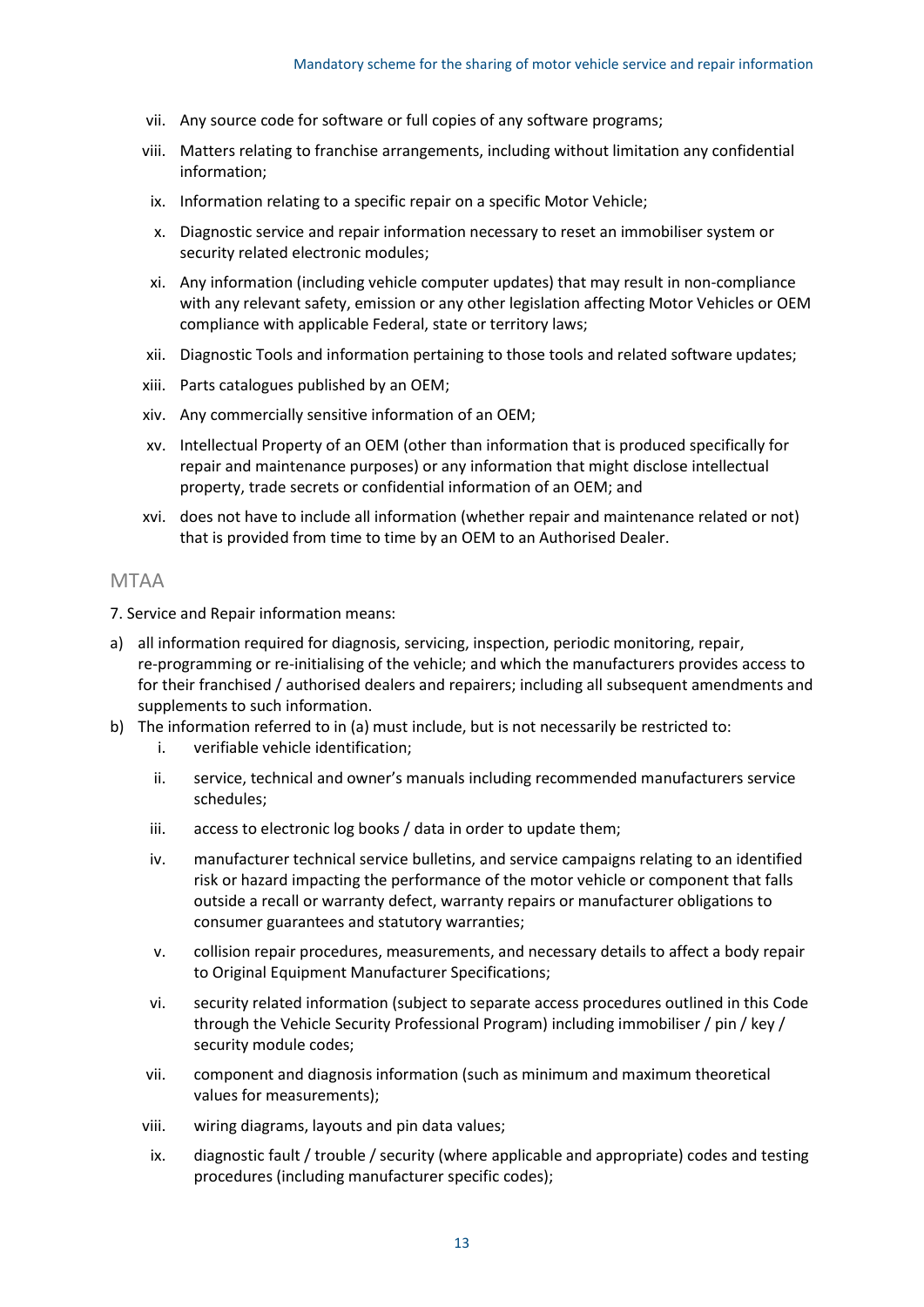- x. engine performance, body control and other module application software and calibration software including pass-thru programming information;
- xi. Manufacturer technical education resources needed by technicians or repair facilities through subscriptions; and by education providers through licencing. This does not include specific manufacturer training materials and / or resources, designed and provided specifically to franchise dealer employed technicians.
- xii. Manufacturer published or provided service / procedure / repair times.
- 6. Exclusions mean the areas or specific matters that are permitted to be excluded under this Code:
- a) Information exchanged between the manufacturer, their distributor or agent, and an authorised dealer or any other party for the purpose of resolving a technical issue (whether in general or related to a specific vehicle) for which there is no update of a service manual as yet published;
- b) Any information relating to warranties, warranty repairs, warranty defects, and / or voluntary or compulsory recalls;
- c) Information generated by the motor vehicle or by or on behalf of a manufacturer on particular use of the vehicle by the driver/s; for the purposes of this exemption this does not include manufacturer held electronic log books or service history.
- d) Manufacturers' direct information hotlines made available for franchised Dealers;
- e) Information that a manufacturer is prohibited from disclosing under any law including privacy laws or under the terms of any agreement or contract (such as franchise or dealer agreements);
- f) Any source code for software or full copies of any software programs;
- g) Matters relating to franchise arrangements, including without limitation any confidential information;
- h) Diagnostic service and repair information necessary to reset an immobiliser system or security related electronic module. If excluded under this subsection, the information necessary to reset an immobiliser system or security related electronic module must be obtained by a technician through the Vehicle Security Professional Program.
- i) Any information (including vehicle computer updates) that may result in non-compliance with any relevant safety, emission or any other legislation affecting motor vehicles or manufacturer compliance with applicable Federal, State or Territory laws;
- j) Intellectual Property of a manufacturer (other than information that is produced specifically for service, repair and maintenance purposes) or any information that might disclose intellectual property, trade secrets or confidential information of a manufacturer.

## <span id="page-16-0"></span>Safety, security or environmental (SSE) information

### <span id="page-16-1"></span>AAAA

21 (1) Manufacturers may exclude diagnostic, service and repair information provided to owners and independent repair facilities necessary to:

- a) reset an immobiliser system; or
- b) security-related electronic modules from information provided to owners and independent repair facilities.

(2) If excluded under this clause, the information necessary to reset an immobiliser system or security-related electronic modules may be obtained by owners and independent repair facilities